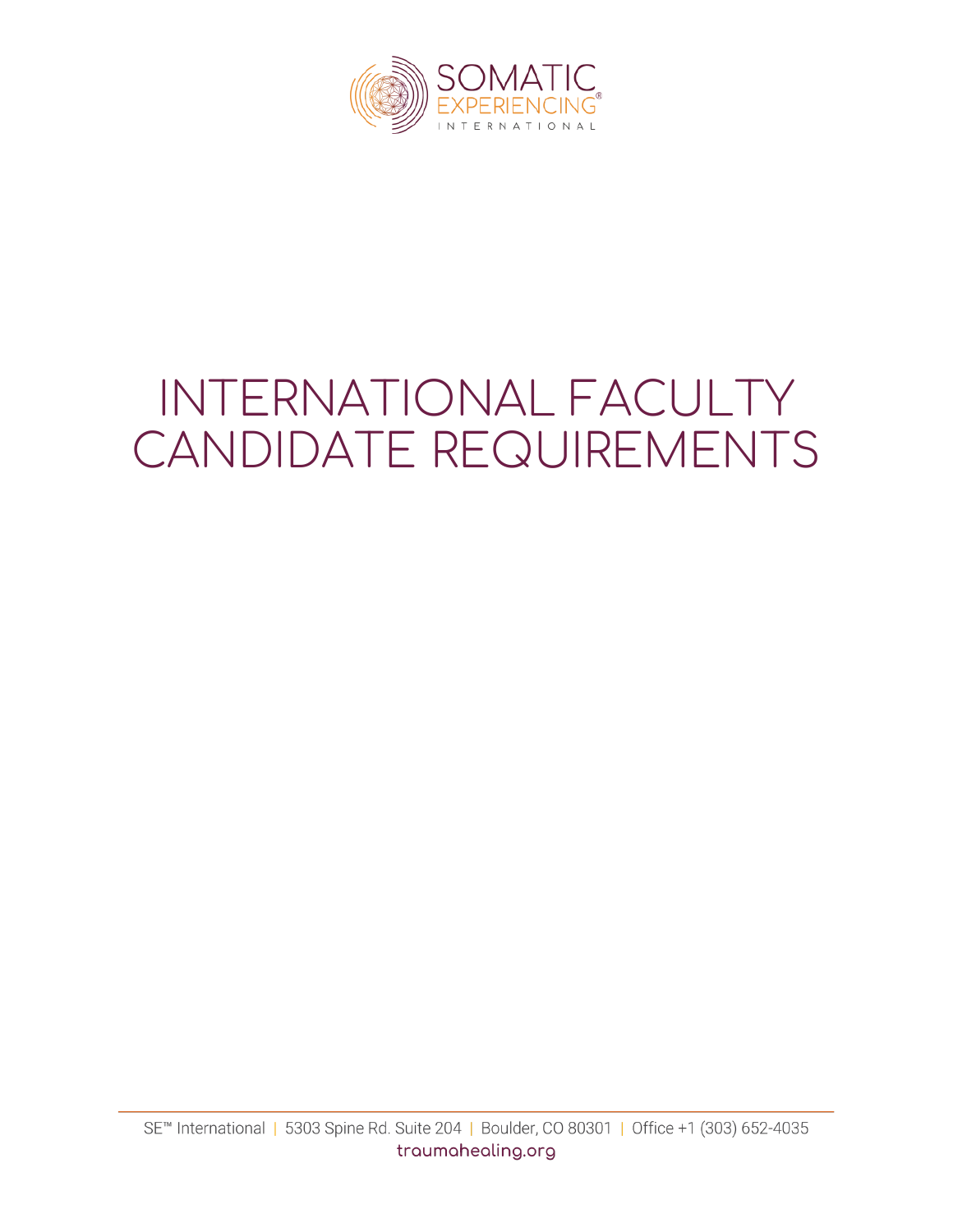# **Contents**

| REQUIRED DOCUMENTATION FOR APPLICATION AS A TRAINER-CANDIDATE  5 |  |
|------------------------------------------------------------------|--|
| FACULTY LETTER OF RECOMMENDATION FOR CANDIDATE NEEDS TO          |  |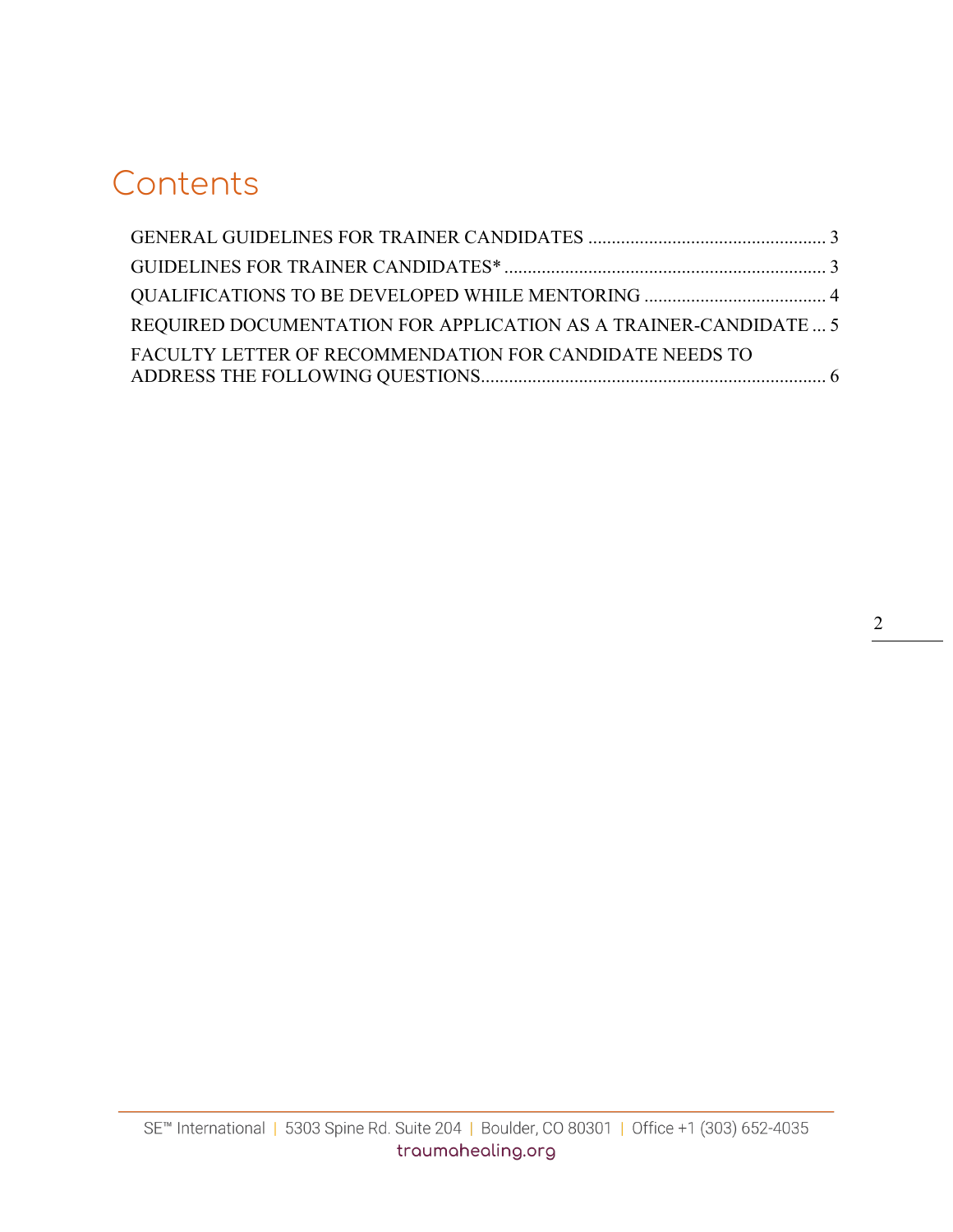# <span id="page-2-0"></span>GENERAL GUIDELINES FOR TRAINER CANDIDATES

- 1. Trainer Candidacy is a process of transition from Group Case Consult Provider at all levels to Faculty Track and then to teaching the Beginner level
- 2. Candidate must be capable of being a skilled clinician, an effective educator as well as culturally sensitive and appropriate with specific populations. The candidate needs a good knowledge of group process, the psychological field and/or body-work

## <span id="page-2-1"></span>GUIDELINES FOR TRAINER CANDIDATES\*

- 1. Candidate must have a therapeutic license or recognized certification and must be able to legally practice in her/his region. Candidate must provide proof of this authorization to practice in their region.
- 2. The candidate may apply to faculty track once they became a group case consult provider at all levels
- 3. Candidate must be able to prove a minimum of 5 years professional SE-Practice and 5 years since certificate as an SEP. For candidates where this minimum has not yet been achieved and is nearly so, other qualifications may be acceptable
- 4. Candidate is dedicated to and participates in their own continuing education in Somatic Experiencing® and their other professional field(s)
- 5. Previous teaching experience is an asset.
- 6. Candidate is expected to have a deeply embodied knowledge of the SE Training material and proficiency in integrating SE into their related fields of professional activity
- 7. Dual relationships between mentor and mentee should be treated with integrity. All dual relationships should be communicated to InterFAC and clear boundaries must be established between the different relationships. If a problematic situation should arise in the dual relationship, InterFAC must be notified and the necessary steps to return to integrity must be taken by all concerned parties
- 8. Candidate is expected to be in compliance with their certification requirements and their Code of Professional Conduct, Standards and Scope of Practice of their own profession as well as with the SE International Code of Ethics
- 9. Candidate must disclose any professional actions pending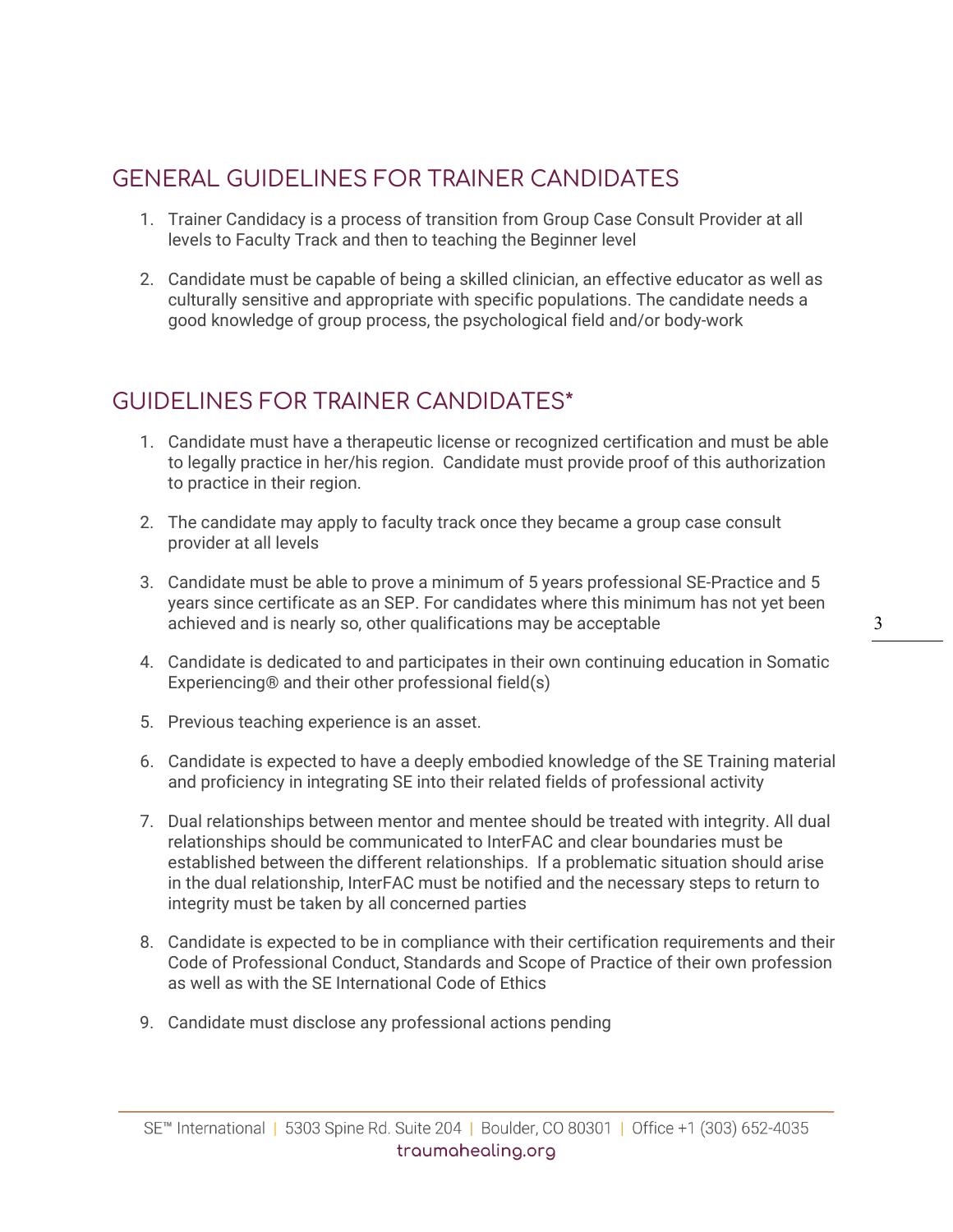- 10. Candidate has clear personal boundaries, shows emotional maturity and capacity to stay grounded
- 11. Candidate is open to further learning and to receiving a minimum of 2 case consults and 2 personal sessions per year from a faculty member while in the mentoring process. This is to be reported to InterFAC
- 12. Candidate shows awareness of his/her/their role as an educator adult education skills are expected
- 13. Candidate shows has a solid foundation in these following areas:
	- Group process
	- Capacity for containment and self-regulation
	- Embodied knowledge of SE
	- Team work: cooperative team member and effective communication skills
	- Ability to accept constructive feedback

\*Observation: When, because of linguistic, socio-economic or other reasons, it may not be possible for the candidate to fulfil the requirements, exceptions to those requirements may be requested and considered by InterFAC.

### <span id="page-3-0"></span>QUALIFICATIONS TO BE DEVELOPED WHILE MENTORING

- 1. Candidates who are accepted to faculty track will be expected to work with a current faculty member where they will be mentored as a faculty candidate. Candidates are not monetarily compensated for their time mentoring. It is not guaranteed that candidates who complete the mentoring process will be accepted to faculty track.
- 2. Teaching Skills: convey material in a clear and accessible way and engage with the group about their integration of the material
- 3. Ability to manage the assisting team in a way that is effective and cooperative, that supports assistants in their strengths and assists them in overcoming their weaknesses
- 4. Capacity to create a container in which it is possible to learn SE from the bottom up and the top down
- 5. Ability to stay centered and maintain professionalism when 'under pressure' or/and when group is highly activated
- 6. Have leadership capacity, particularly when group is unstable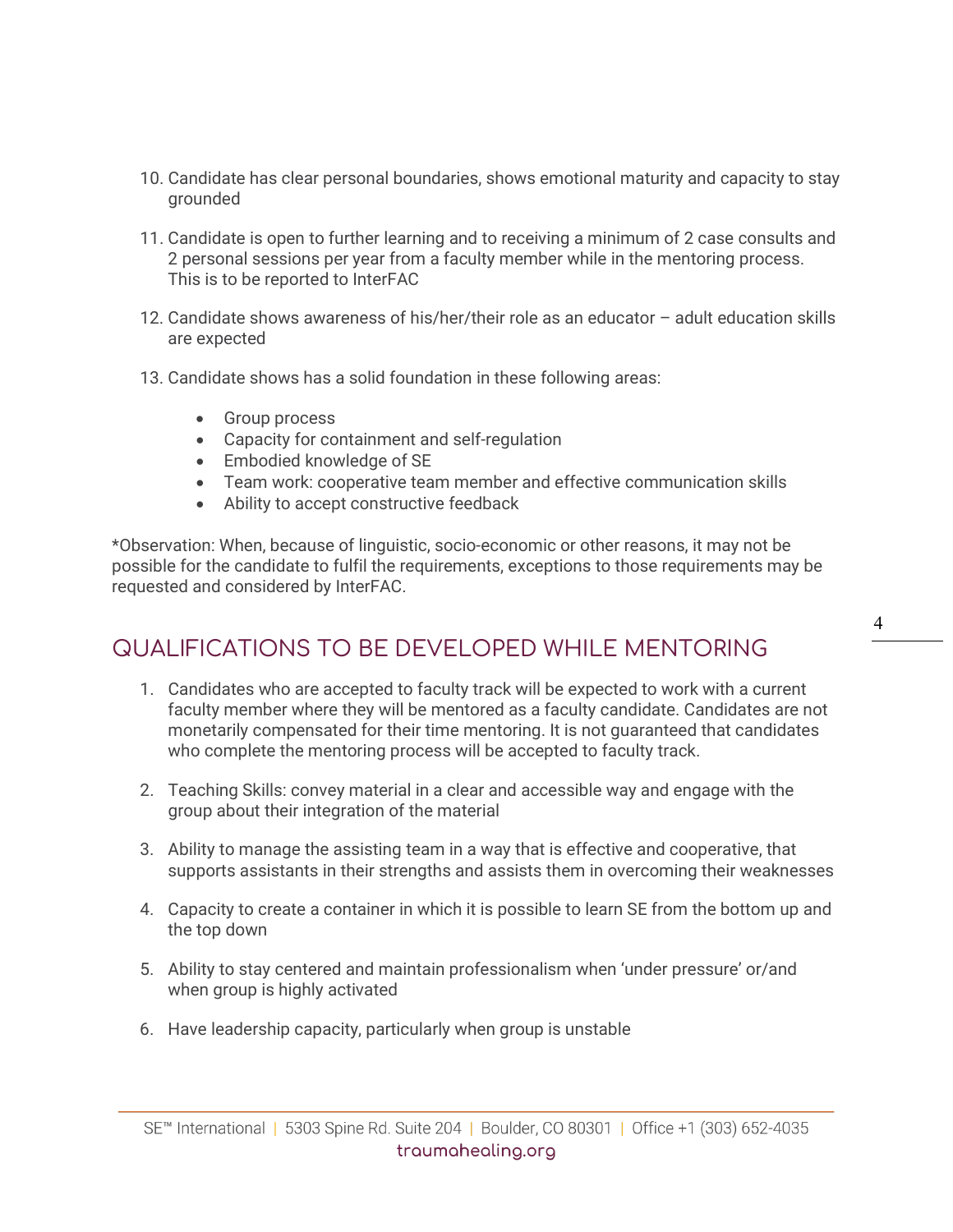#### <span id="page-4-0"></span>REQUIRED DOCUMENTATION FOR APPLICATION AS A TRAINER-**CANDIDATE**

Copies of the following to be sent to each member of InterFAC:

- 1. Curriculum Vitae with photo
- 2. Therapeutic license or recognized certification
- 3. Assistant Log (list of all trainings, with dates, where they/she/he has assisted with the names of the faculty members)
- 4. List of all personal sessions and case consultations received during the assisting period
- 5. List of all SE and SE related continuing education workshops that candidate has participated in as a student or an assistant
- 6. One of the following two examples of the candidate's work:
	- 2 case studies (min. 1 case study as a series of sessions over time with one person—not to exceed 4 double spaced pages and min. 1 case study of one session only—not to exceed 2 double spaced pages)
	- 1 DVD recording of a session with transcript in English
- 7. 1 DVD recording of a teaching example (Intro/Group case consultation)—with written transcript in English if it is done in another language.
- 8. 2 letters of recommendation of Faculty members he/she/they assisted with (see below for subjects that need addressing in the letter of recommendation)
- 9. A written assessment of strengths and limitations (assets and liabilities) in respect of clinical, educational and cultural abilities, to include reflection/discussion of the level of development in each area at this point of their career.
- 10. A plan/outline for developing those aspects believed to require further attention.